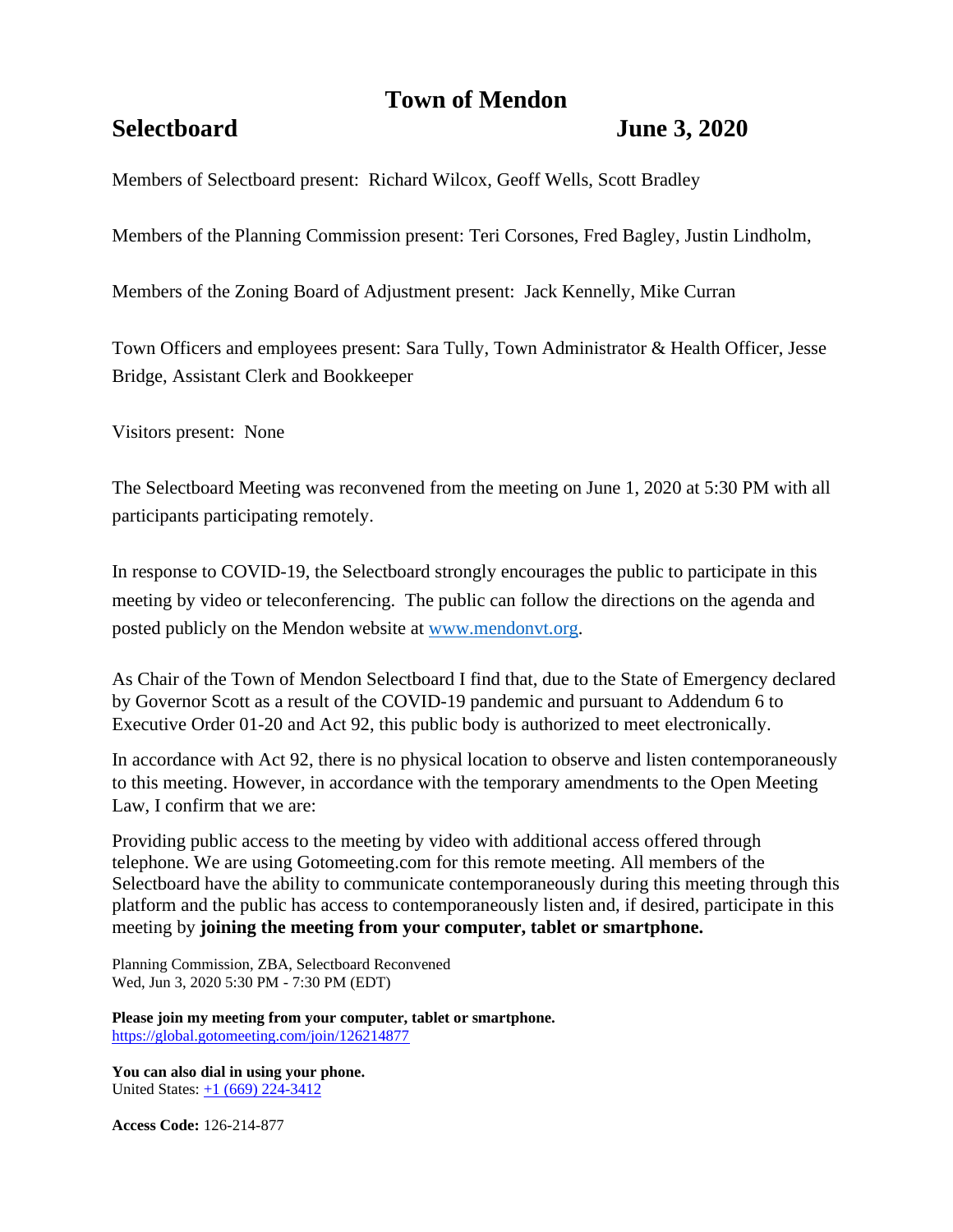New to GoToMeeting? Get the app now and be ready when your first meeting starts: <https://global.gotomeeting.com/install/126214877>

- a) Providing public notice of instructions for accessing the meeting. We previously gave notice to the public of the necessary information for accessing this meeting, including how to access the meeting using telephone and video in our posted meeting agenda. Instructions have also been provided on the town website at: www.mendonvt.org.
- b) Providing a mechanism for the public to alert the public body during the meeting if there are problems with access. If anybody has a problem, please *e-mail mendonclerk@comcast.net* and
- c) Continuing the meeting if necessary. In the event the public is unable to access this meeting, it will be continued to a time and place certain.

Please note that all votes taken during this meeting that are not unanimous will be done by roll call vote, in accordance with the law.

Let's start the meeting by taking a roll call attendance of all members participating in the meeting.

Roll call: Richard Wilcox, Geoff Wells and Scott Bradley

Agenda: R. Wilcox moved to approve the agenda. Motion seconded by G. Wells. The Selectboard unanimously approved the motion.

## Announcements

AT&T Wireless Communication Facility Public Information Session, June 10<sup>th</sup>, 6 PM This meeting will be conducted electronically or via teleconference. Directions on how to participate was mailed to each taxpayer and voter as well as publicly posted and posted on the Mendon website.

## Business

*AT&T Wireless Communication Facility* The Selectboard requested to meet with the Planning Commission and Zoning Board of Adjustment to review the balloon test results and discuss the town's involvement in the Public Utility Commission's application process.

On February  $27<sup>th</sup>$  Mendon requested from AT&T the following renditions of what the tower will look like and have not been provided:

- 1. Computer generated photos of what the tower would look like with the attached transmitters – taken at less than a mile view.
- 2. Pictures of similar facilities that AT&T has constructed in VT.
- 3. Pictures of projects before and after construction of the facility, meaning what did they say the tower was going to look like to compare to what it actually looked like after construction.